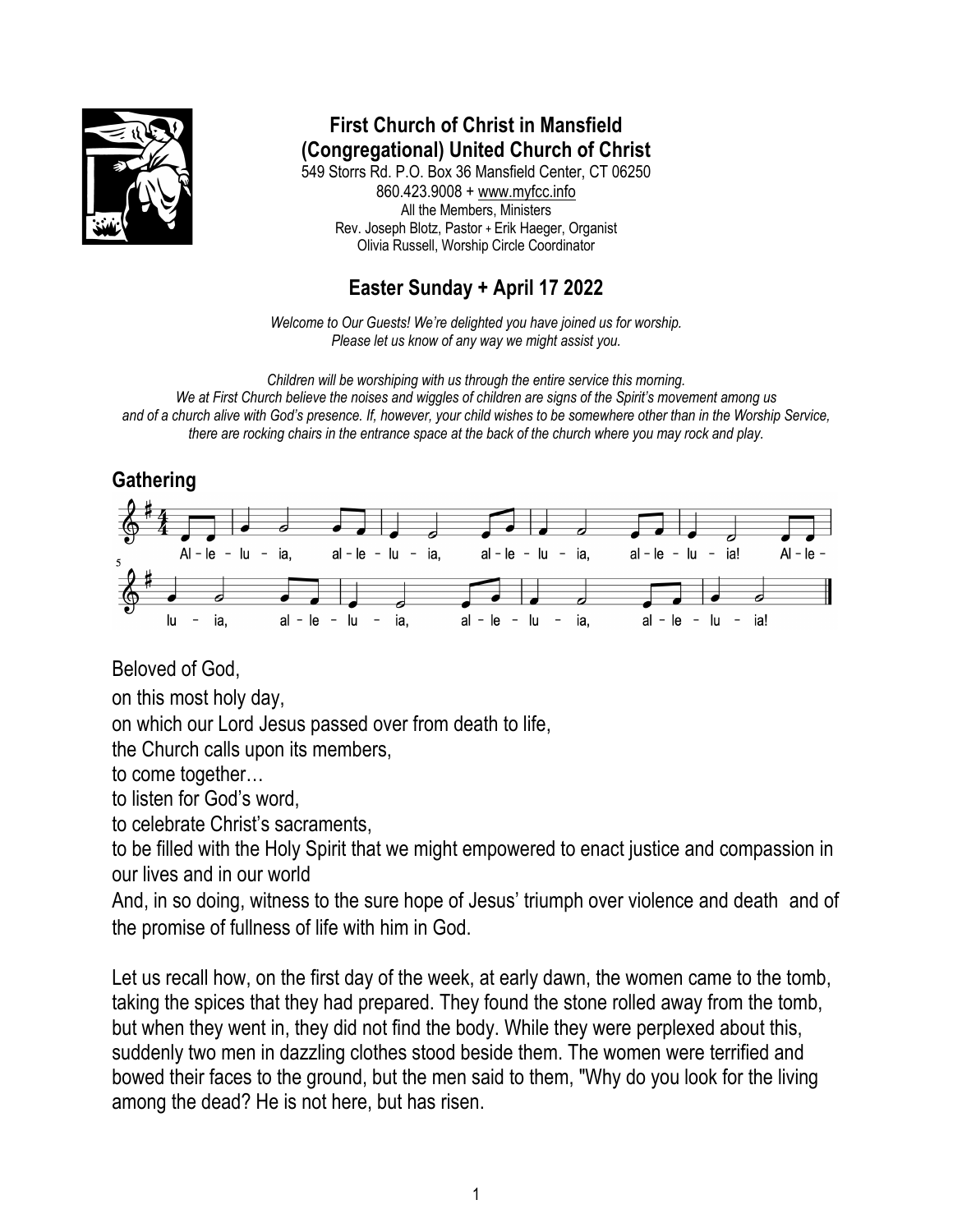### **Opening Prayer**

Alleluia! Christ is risen!

**Christ is risen indeed! Alleluia!**

Let us pray.

**Resurrecting God, you conquered death and opened the gates of life everlasting. In the power of the Holy Spirit, raise us with Christ that we, too, may proclaim healing and peace to the nations. Amen**

**Opening Hymn** *Christ the Lord is Risen Today* **CH216** 

### **Greeting and Welcome**

## **Confessing our Brokenness**

Hear these words from Paul to the Colossians: So if you have been raised with Christ, seek the things that are above, where Christ is, seated at the right hand of God. Set your minds on things that are above, not on things that are on earth, for you have died, and your life is hidden with Christ in God. When Christ who is your life is revealed, then you also will be revealed with him in glory.

When in the past week have we neglected to seek the things of God? When have we not revealed Christ in our own lives?

*Silence*

Friends, hear the Good News: **In Christ we are forgiven. Amen. Alleluia!**

## **Christian Scripture** Acts 10:34-43

Then Peter began to speak to them: "I truly understand that God shows no partiality, but in every nation anyone who fears him and does what is right is acceptable to him. You know the message he sent to the people of Israel, preaching peace by Jesus Christ--he is Lord of all. That message spread throughout Judea, beginning in Galilee after the baptism that John announced: how God anointed Jesus of Nazareth with the Holy Spirit and with power; how he went about doing good and healing all who were oppressed by the devil, for God was with him. We are witnesses to all that he did both in Judea and in Jerusalem. They put him to death by hanging him on a tree; but God raised him on the third day and allowed him to appear, not to all the people but to us who were chosen by God as witnesses, and who ate and drank with him after he rose from the dead. He commanded us to preach to the people and to testify that he is the one ordained by God as judge of the living and the dead. All the prophets testify about him that everyone who believes in him receives forgiveness of sins through his name."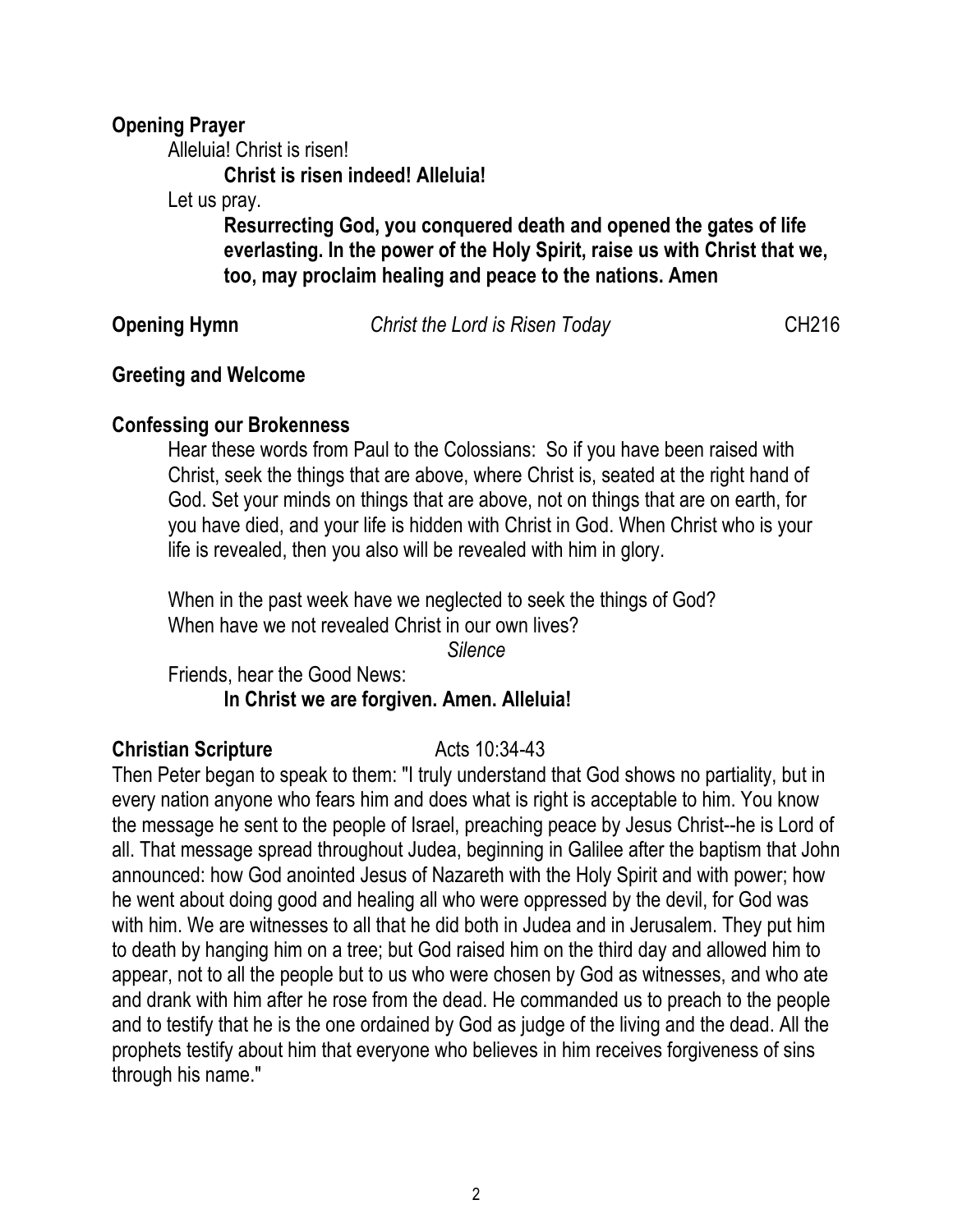## **Psalter** CH758

### **Gospel** Luke 24:1-12

But on the first day of the week, at early dawn, they came to the tomb, taking the spices that they had prepared. They found the stone rolled away from the tomb, but when they went in, they did not find the body. While they were perplexed about this, suddenly two men in dazzling clothes stood beside them. The women were terrified and bowed their faces to the ground, but the men said to them, "Why do you look for the living among the dead? He is not here, but has risen. Remember how he told you, while he was still in Galilee, that the Son of Man must be handed over to sinners, and be crucified, and on the third day rise again." Then they remembered his words, and returning from the tomb, they told all this to the eleven and to all the rest. Now it was Mary Magdalene, Joanna, Mary the mother of James, and the other women with them who told this to the apostles. But these words seemed to them an idle tale, and they did not believe them. But Peter got up and ran to the tomb; stooping and looking in, he saw the linen cloths by themselves; then he went home, amazed at what had happened.

## **Reflection**

## **Renewing our Baptismal Promises**

Baptism is the sacrament through which we testify to the power of life and hope over death and despair. In baptism we are reminded that God's truest name for us is "Beloved." In baptism we enter into the community of Jesus Christ, the church. In baptism we celebrate the Holy Spirit's call to ministry, to be the hands and heart and voice of Christ in the world, ordained to his ministry of justice and compassion.

Today we invite you to renew your own promises or the promises that were made on your behalf in baptism: to live in the freedom of Christ, with Jesus as the center of your spiritual life, resisting the power of evil of the world with God's help.

This is not a re-baptism, but a recommitment to the meaning of our baptism, a chance to invite the Spirit to "stir to flame in us the gifts we have received."

For those not baptized, or for those whose faith is not centered on Christ, or whose consciences cannot accept the content of the faith, please enter into this ritual as you are able, bring to it your own hopes for a good and meaningful life in community, and do what has integrity for you, perhaps participating as a celebration of renewing creation, of lifegiving water and the growth toward love and wholeness that each spring promises.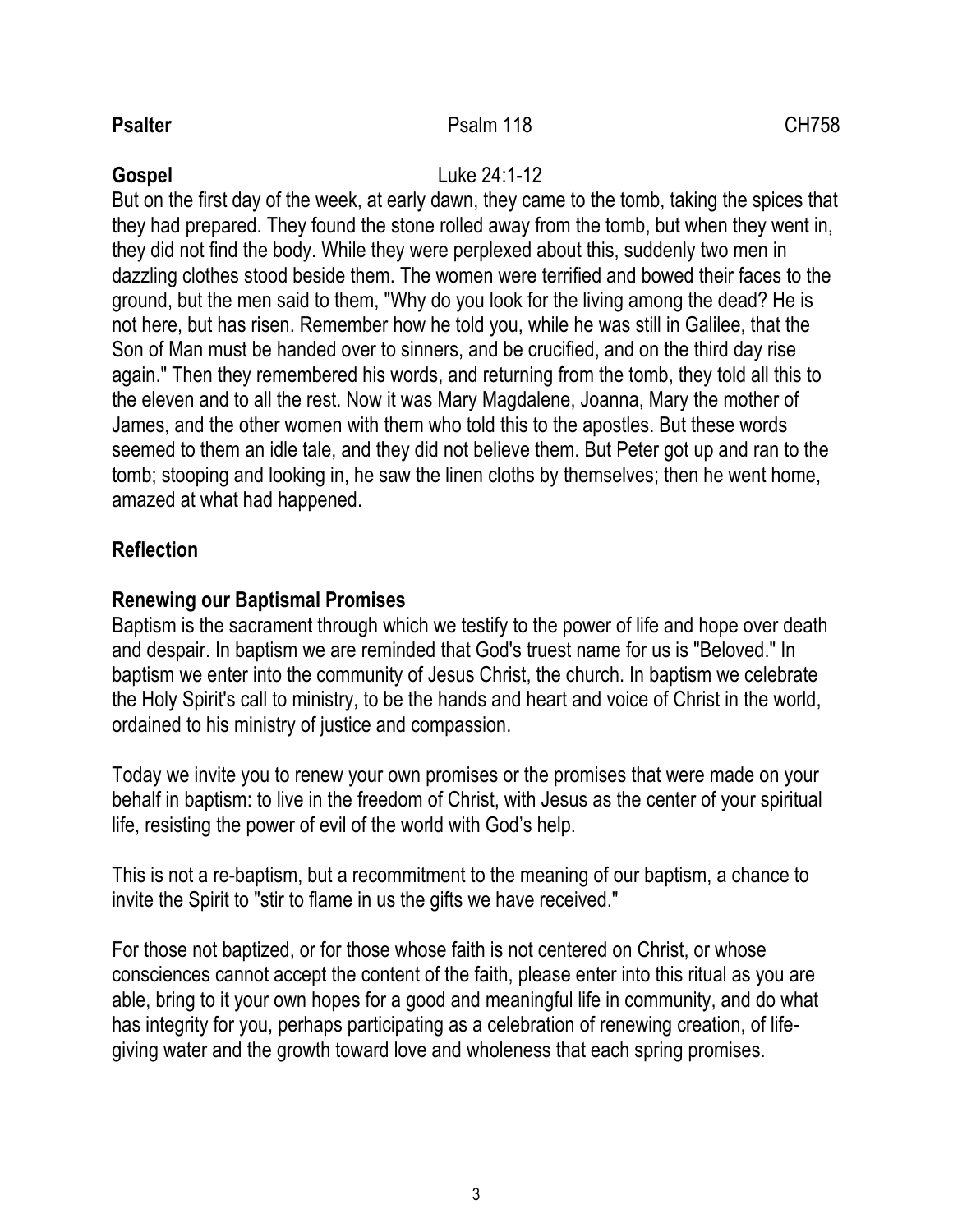And so I ask you, Beloved Ones, Do you wish to renew your own promises to be Christ's disciple, to follow in the way of our Savior, to resist oppression and evil, to show love and justice, and to witness to the work and word of Jesus Christ as best you are able? If so, please say, "I promise, with the help of God."

## **I promise, with the help of God.**

Let us pray.

Come, Holy Spirit come, make this sprinkling with water a sign of the deepening life we have in you -- the life of faith and friendship in Christ and with each other. As this water rains down upon us, refresh us by your love and help us every day to drink from the deep wells of God's grace. In Jesus' name we pray. Amen.

## *All are sprinkled with water*

| Hymn | We Call Ourselves Disciples | <b>CH357</b> |
|------|-----------------------------|--------------|
|      |                             |              |

## **The Prayers of the People and The Prayer of Jesus**

For the Church: that we may radiate the light of Christ, be strong in faith, confident in hope, and abounding with love and service for God and neighbor

For greater stewardship of God's creation: that we may work to use earth's resources prudently and preserve them for the good of future generations

For nations in turmoil: that God will break the cycles of violence and discord, end acts of revenge, protect the innocent, and raise leaders who will establish peace and justice in areas of conflict

For peace: that the Risen Lord will give each of us peace of mind and heart, relief from stress and pressure, and renew our spirits so that we may live life fully each day

For all the human family: that Christ's victory over death may bring hope and a new beginning to all who suffer from war and violence, are burdened by poverty, confronted by prejudice, or live in fear. We pray in particular for the people of Ukraine.

For all who have fled homes because of violence, fear, or natural disasters: that God will guide them to safety, give them hope, and touch the hearts of many to welcome and support them

For all who are burdened by sickness, disease, or chronic illness: that the healing Spirit of the risen Christ may bring light and wholeness to them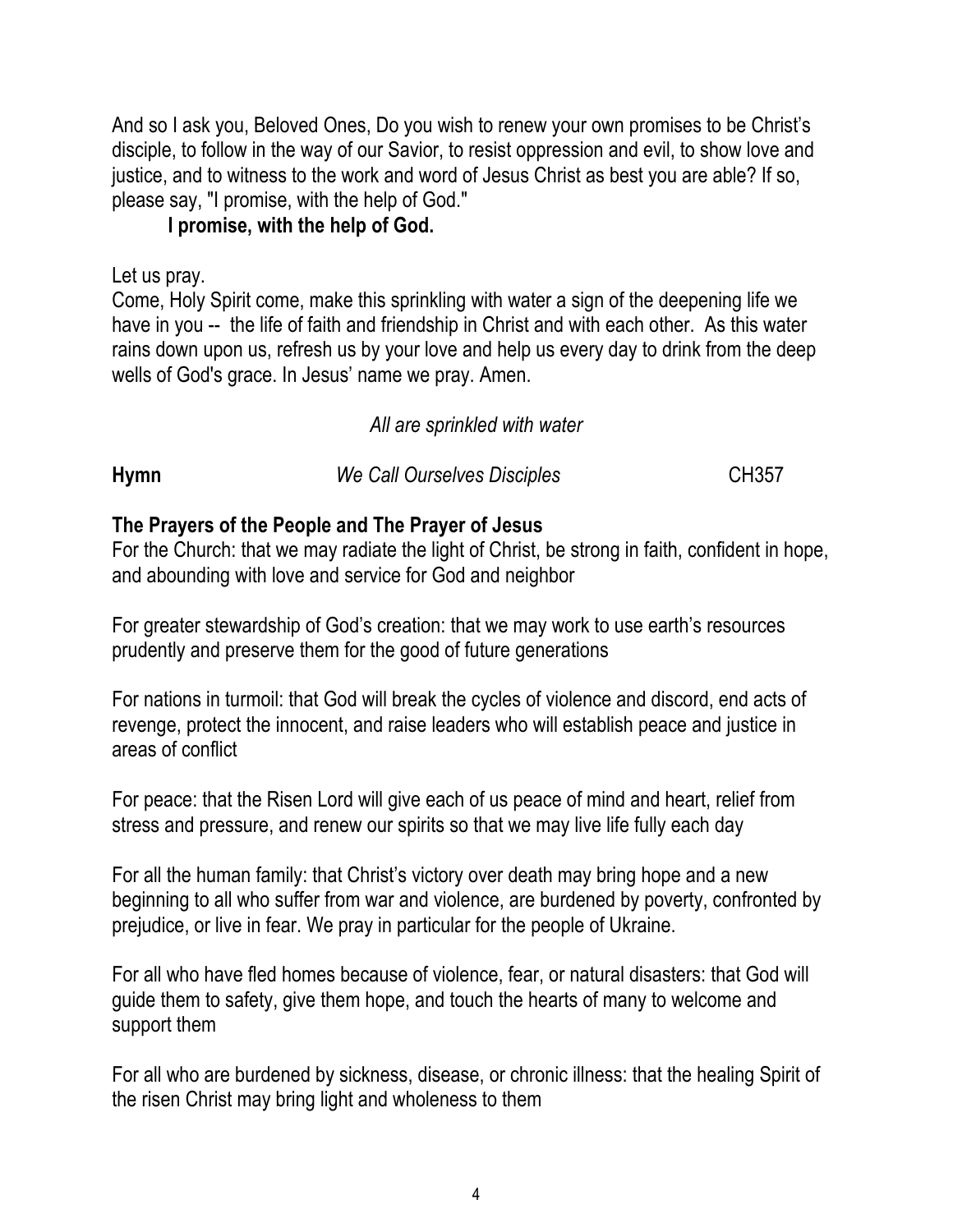All this we ask in the name of the One who taught us to pray, saying…

*As we pray the Prayer of Jesus, you are invited to use whatever language is most meaningful to you. The following is offered as a suggestion:* **Our Father/Mother/Creator, who art in heaven, hallowed be thy name. Thy kingdom come. Thy will be done on earth, as it is in heaven. Give us this day our daily bread, and forgive us our debts/sins/trespasses, as we forgive our debtors/those who sin/trespass against us. And lead us not into temptation, but deliver us from evil. For thine is the kingdom, and the power, and the glory, for ever. Amen.**

**Musical Offering** *Halle Halle Halle* XXX *Offerings may be placed in passed plates, mailed to: First Church of Christ in Mansfield UCC. Box 36. Mansfield Center, CT 06250, or given online at www.myfcc.info*



## **Prayer of Dedication**

Let us pray.

**Generous God, we bring you these gifts which you have given to us: this bread, this cup, this money. We bring, too, our very lives that, through your Holy Spirit, we may become the body of Christ, risen and serving the world you so love. Amen.**

**Musical Response** *Alleluia! Love is Alive*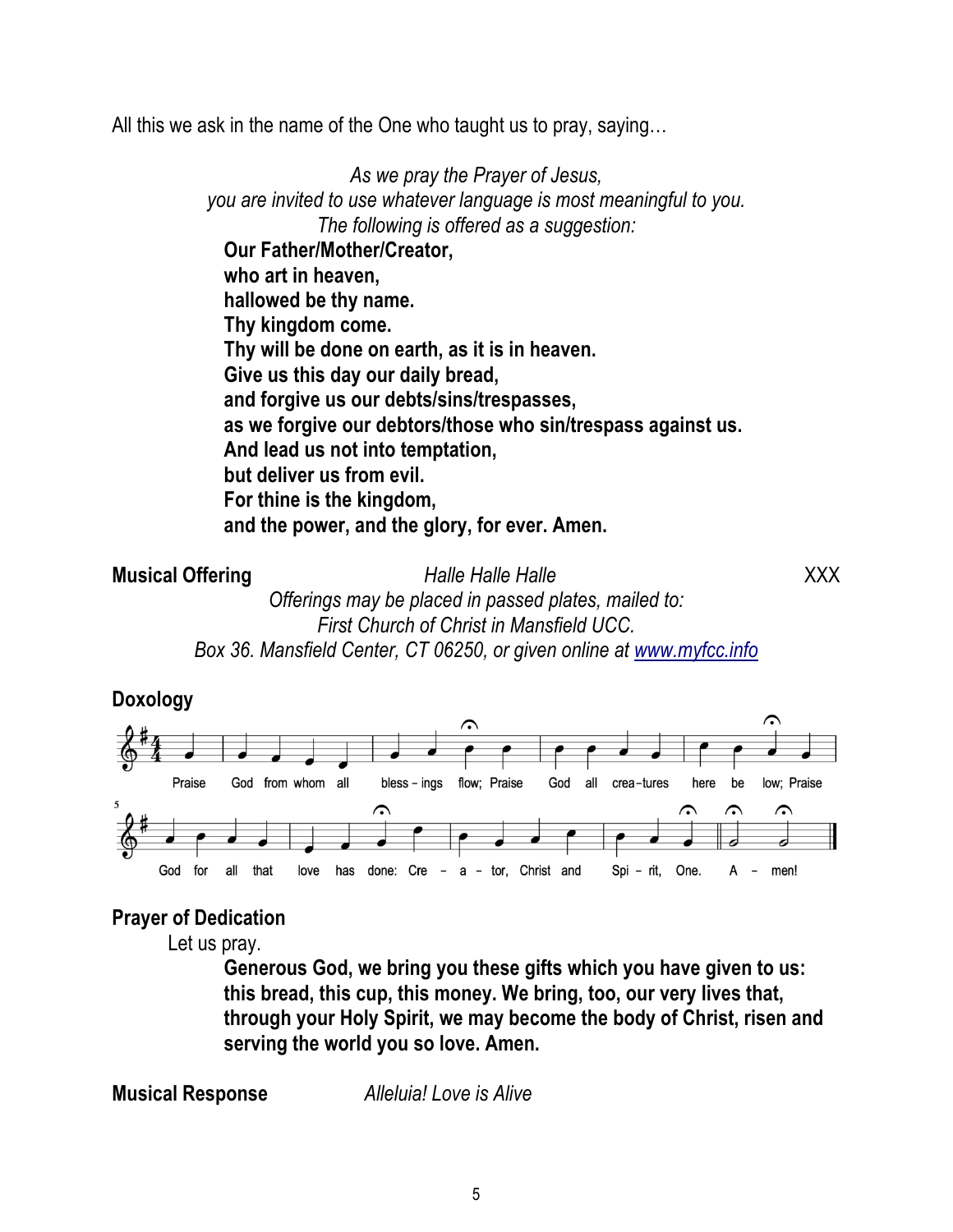

#### **The Great Thanksgiving**

God is with you.

**And also with you.**

Open up your hearts.

## **We have opened them up to God and one another.** Let us give thanks to the Lord our God.

### **It is right to give our thanks and praise.**

We give you thanks Holy One for you are Wholly Love, you are beyond all knowledge, above perfect description.

Source of Life, Living Word, and Bond of Love, you are creative and self-giving, generously moving in all the near and distant corners of the universe. Nothing exists that does not find its source in you.

Through fear-filled days and aching nights when the powers of death have done their worst, your love has never deserted us.

Even when we turn away from you, you are with us; You do not abandon us in our brokenness but sent prophets and teachers throughout the ages to lead us into the way of salvation.

We praise you for Jesus Christ, risen to life, eternal as your love.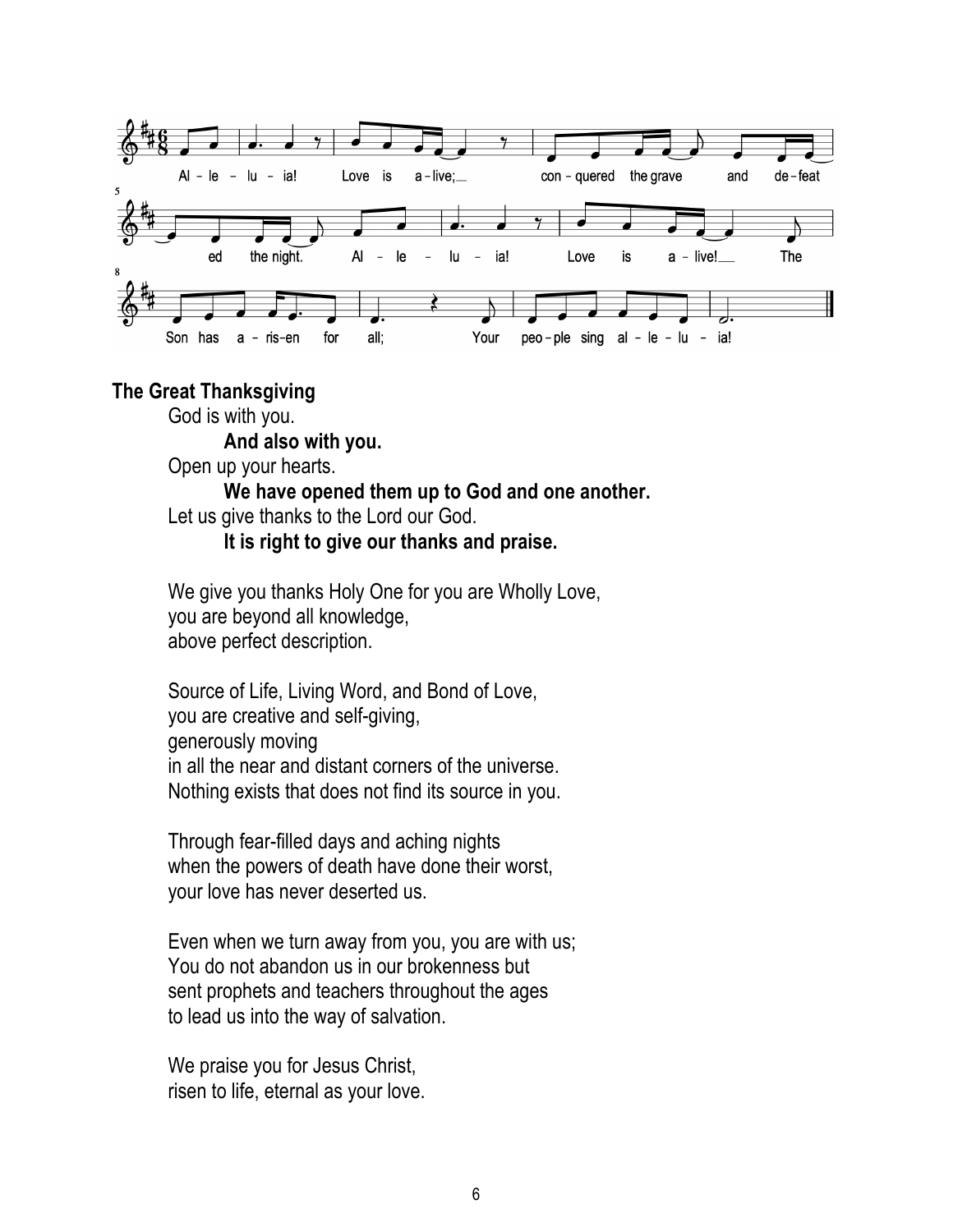With the women at the tomb, we raise the strain of gladness. Hallelujah! Life is stronger than death! The day of resurrection has come, scattering fear and gloom.

## *Alleluia! Love is Alive Conquered the grave and defeated the night! Alleluia! Love is Alive The Son has arisen for all… your people sing "Alleluia!"*

It is Jesus who joins us together as a broken but hopeful community. In this meal we remember his promises, and the price he paid for who he was, what he said, and what he did.

On the night before Jesus died, he took a loaf of bread, gave thanks, broke it, and said,

Take, eat: This is my body which is given for you. Do this in remembrance of me."

In the same way also after supper, Jesus took the cup, and after giving you thanks, gave it to them and said:

"Drink this, all of you: This is the cup of the new covenant, which is poured out for you and for all in forgiveness. Do this, as often as you drink it, in remembrance of me."

We remember his life of love, his friendship, his teaching, his dying, and his rising to life again.

## *Alleluia! Love is Alive Conquered the grave and defeated the night!*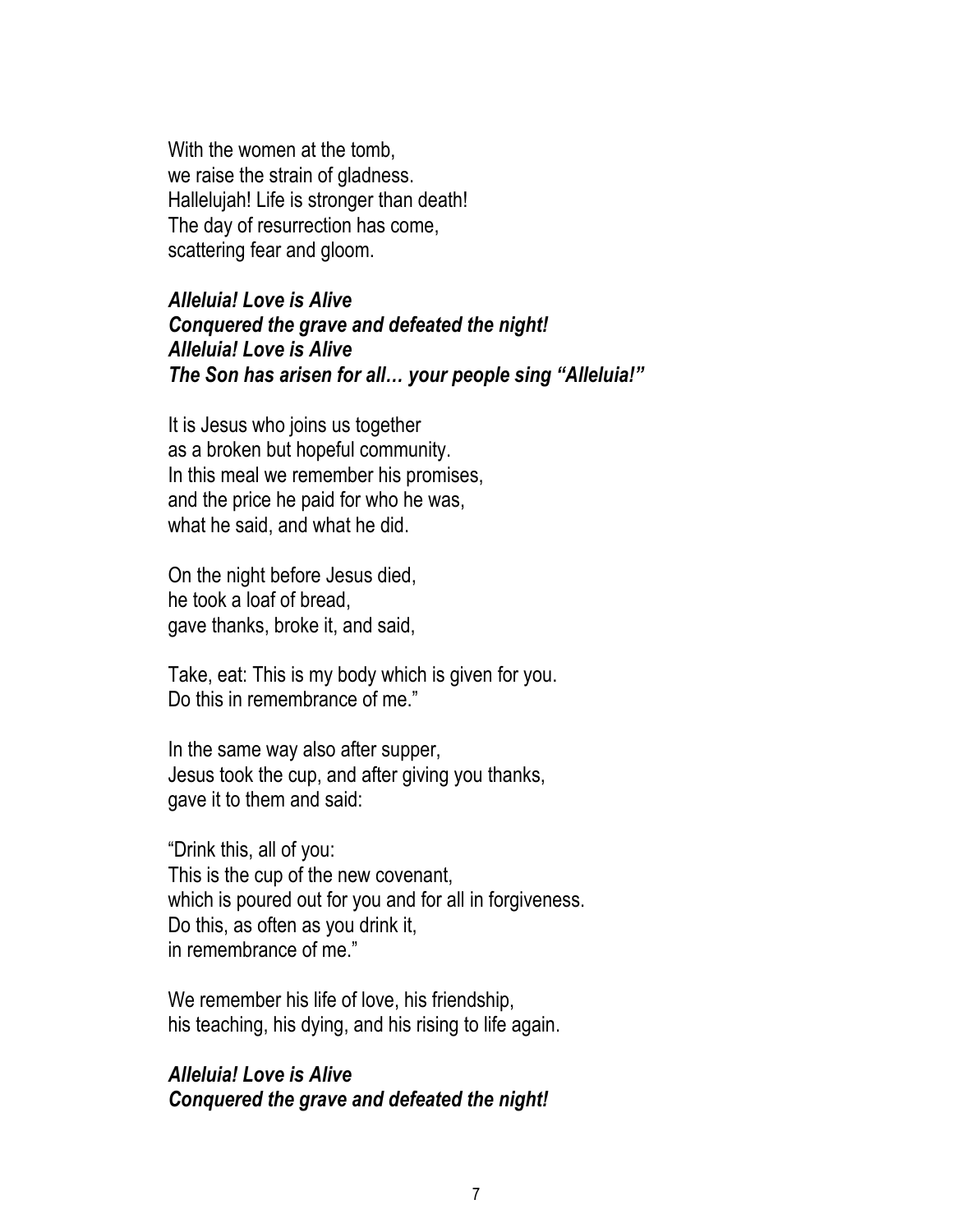## *Alleluia! Love is Alive The Son has arisen for all… your people sing "Alleluia!"*

Holy Mystery, God the Spirit, we call on you to transform these familiar things, as you continually transform the world around us.

Bless this bread and this cup, the wheat and the grape, the farmer and the harvest, the seed and the sower. So that in the sharing of these simple elements in community, we may taste and see your goodness.

Through Christ, in Christ, and with Christ, in the unity of the Holy Spirit, all glory is yours, God most holy, now and forever.

*Alleluia! Love is Alive Conquered the grave and defeated the night! Alleluia! Love is Alive The Son has arisen for all… your people sing "Alleluia!"*

## **Sharing the Bread and Cup**

*All are welcome at Christ's table; we offer non-alcoholic juice and gluten-free bread.*

## **Prayer of Thanksgiving**

Life-giving God, in the mystery of Christ's resurrection you send light to transform shadows, water to give new life, and the bread of life to nourish your people. Send us forth as witnesses to Jesus' resurrection, living his love and justice in the world, as ask this through Jesus Christ, our risen Lord.

**Hymn** *Christ is Risen, Shout Hosanna* CH222

## **Benediction**